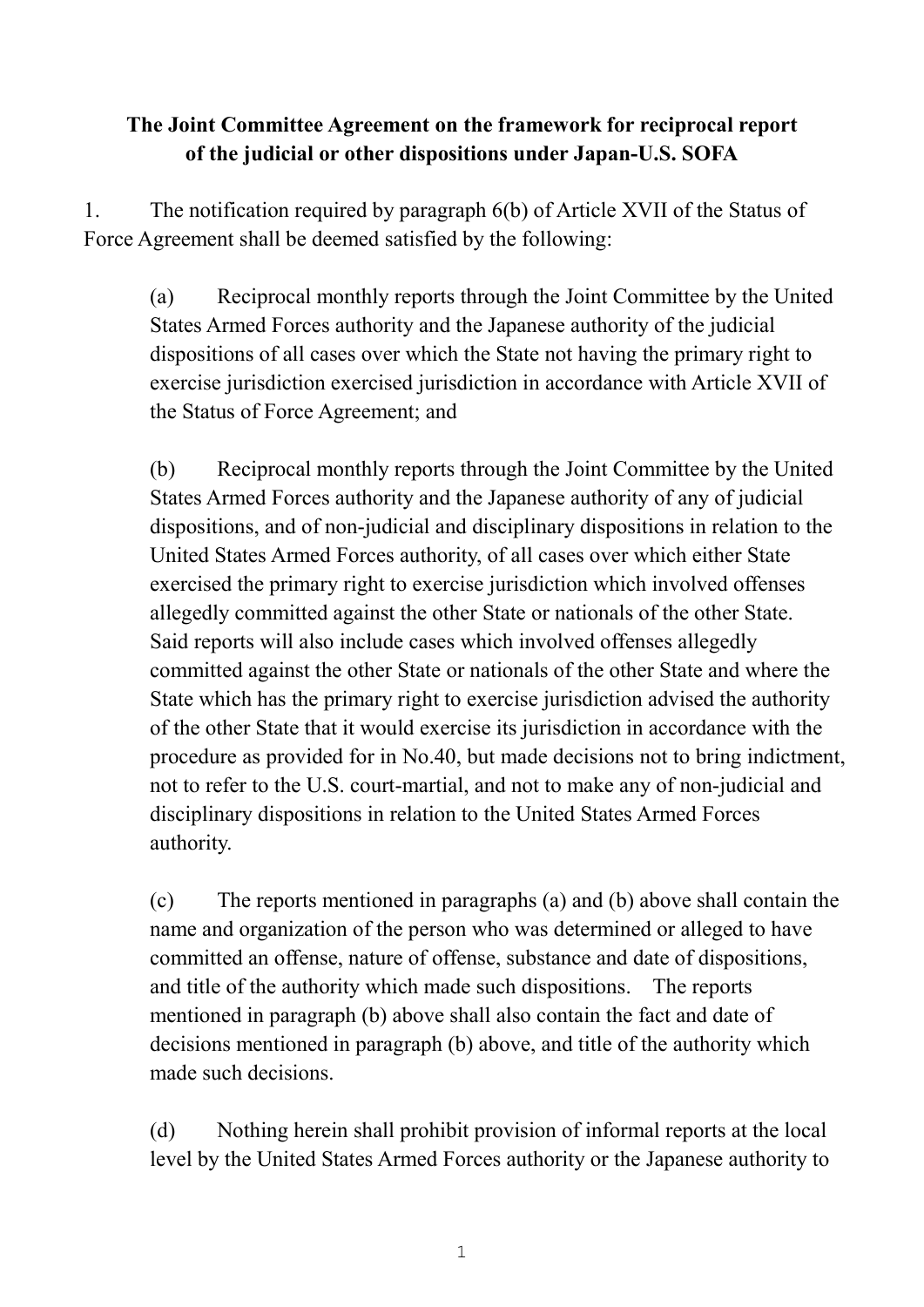the authority of the other State, upon request, of any of judicial dispositions, and of non-judicial and disciplinary dispositions in relation to the United States Armed Forces authority, of any cases over which either State exercised jurisdiction in accordance with Article XVII of the Status of Force Agreement. Said reports may also include decisions made by either State of not to bring indictment, or decisions made by the United States Armed Forces authority of not to refer to the U.S. court-martial or not to make non-judicial or disciplinary dispositions in relation to the United States Armed Forces authority.

(e) (i) Upon the receipt of the reports mentioned in paragraphs  $(a)$ ,  $(b)$ and (d) above from the authority of either State, the authority of the other State may release to the public the following contents therein:

judicial dispositions of any case;

 the fact that non-judicial and/or disciplinary dispositions were made for any case; and,

 the number of cases for which judicial dispositions, non-judicial dispositions and/or disciplinary dispositions, or decisions mentioned in paragraph (b) above were made.

- (ii) Upon the receipt of the reports mentioned in paragraphs (b) and (d) above from the authority of either State, the authority of the other State may release to the victim of any case, or the victim's family if the victim is incapable of receiving the information, the fact that decisions not to bring indictment, not to refer to the U.S. court-martial, and not to make any of non-judicial and disciplinary dispositions were made for that case.
- (iii) Upon the receipt of the reports mentioned in paragraphs (b) and (d) above from the United States Armed Forces authority, and provided that it was informed by that authority that the consent has been given in accordance with subparagraph below, the Japanese authority may release to the victim of any case, or the victim's family if the victim is incapable of receiving the